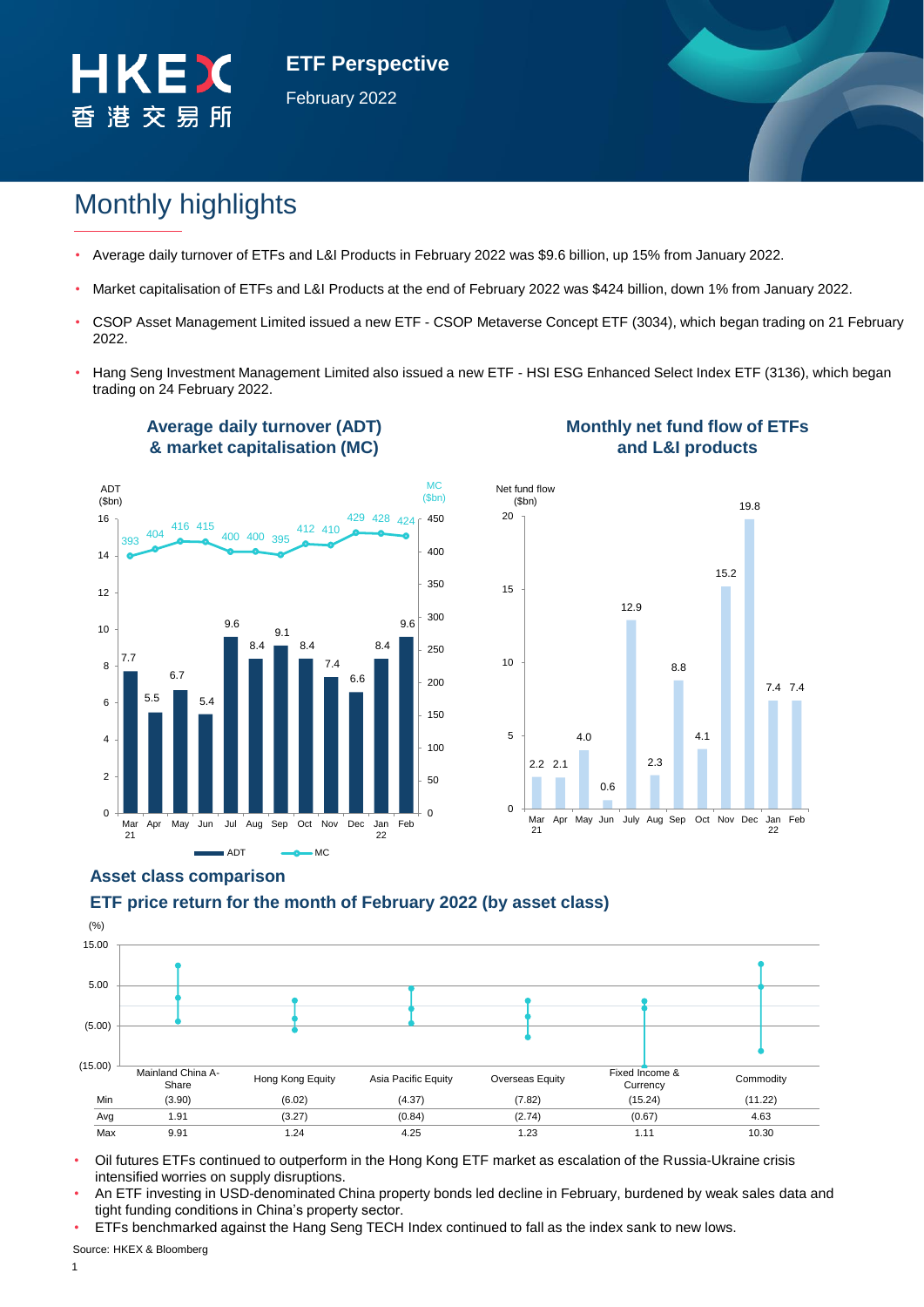# Newly listed product

# **CSOP Metaverse Concept ETF (3034)** Key information

### **Investment objective**

This actively managed ETF invests in innovative companies involved in various Metaverse-related technologies, such as 3D modelling, real-time communication technologies, and devices for interacting in virtual reality.

# **HSI ESG Enhanced Select Index ETF (3136)**

### **Investment objective**

This ETF screens stocks from the constituents of the Hang Seng Index by applying international ESG standards and assigning higher weights to companies with lower ESG risks.

| Issuer                      | <b>CSOP Asset Management</b><br>I imited |
|-----------------------------|------------------------------------------|
| Fund size as of end-Feb     | US\$9.64M                                |
| <b>Listing Date</b>         | 21 Feb 2022                              |
| <b>Benchmark</b>            |                                          |
| Trading currency            | HKD                                      |
| NAV as of end-Feb           | HK\$8.02                                 |
| Closing price as of end-Feb | HK\$7.86                                 |
| Lot size                    | 100                                      |
| Ongoing charges figure      | 2.0%                                     |
|                             |                                          |

#### **Key information**

| Issuer                      | Hang Seng Investment<br>Management Limited                            |
|-----------------------------|-----------------------------------------------------------------------|
| Fund size as of end-Feb     | HK\$99.40M                                                            |
| Listing Date                | 24 Feb 2022                                                           |
| <b>Benchmark</b>            | <b>HSI ESG Enhanced Select</b><br>Index                               |
| Trading currency            | HKD                                                                   |
| NAV as of end-Feb           | HK\$14.41                                                             |
| Closing price as of end-Feb | HK\$14.39                                                             |
| Lot size                    | 100                                                                   |
| Ongoing charges figure      | 0.2% (This figure is an estimate<br>only as the fund is newly set up) |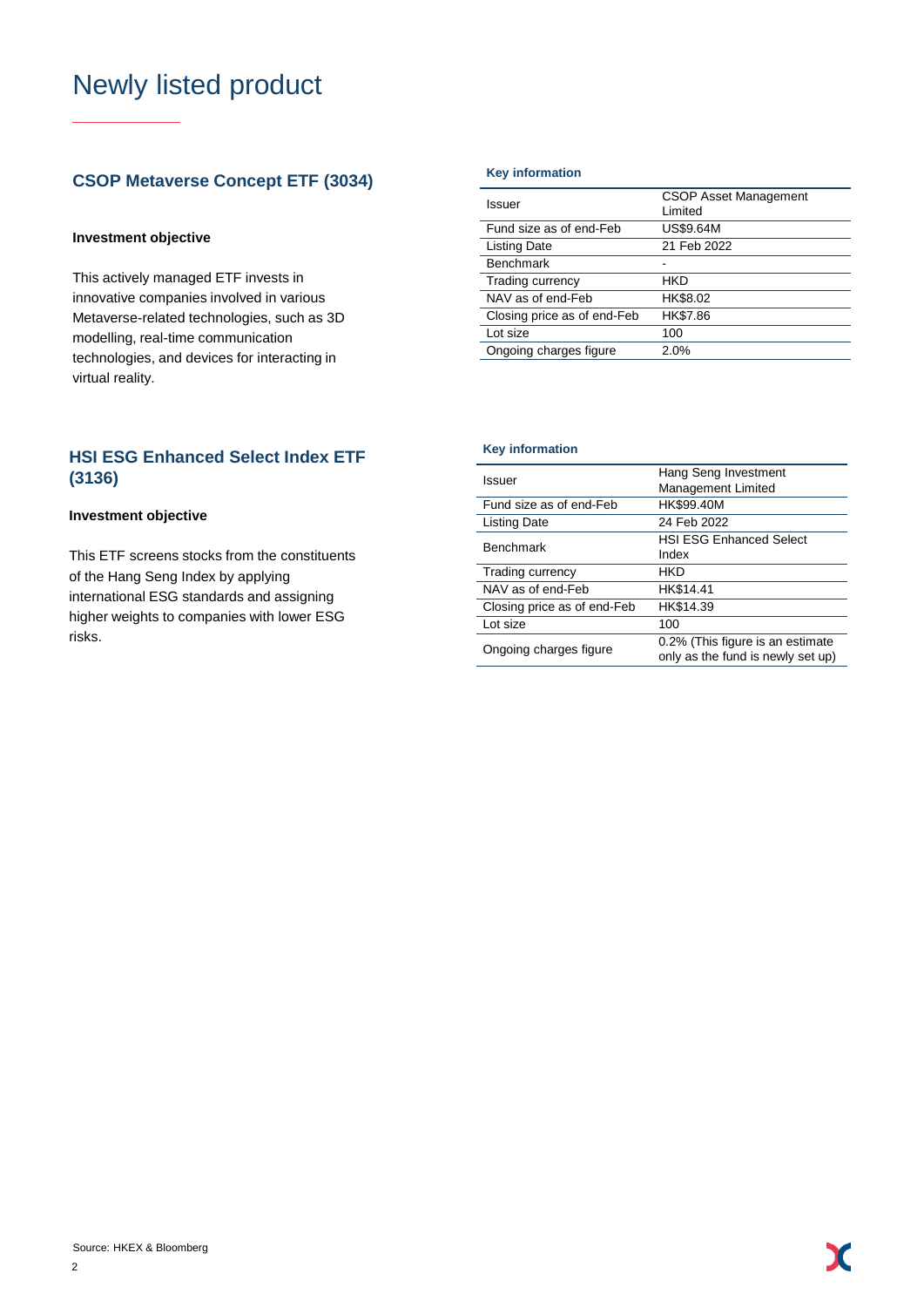# ETFs of the month

### The three best-performing ETFs in February 2022:

#### **Global X S&P Crude Oil Futures Enhanced ER ETF (3097) 1**

#### **Investment objective**

The futures-based ETF tracks the underlying index by investing directly in the West Texas Intermediate (WTI) crude oil futures contracts traded on the New York Mercantile Exchange.

#### **Key information**

| Issuer                      | Mirae Asset Global Investments<br>(Hong Kong) Limited     |  |  |  |  |
|-----------------------------|-----------------------------------------------------------|--|--|--|--|
| Fund size as of end-Feb     | HK\$70.21M                                                |  |  |  |  |
| <b>Listing Date</b>         | 16 Jun 2016                                               |  |  |  |  |
| <b>Benchmark</b>            | S&P GSCI Crude Oil Enhanced<br><b>Index Excess Return</b> |  |  |  |  |
| Trading currency            | HKD                                                       |  |  |  |  |
| NAV as of end-Feb           | HK\$5.51                                                  |  |  |  |  |
| Closing price as of end-Feb | HK\$5.50                                                  |  |  |  |  |
| Lot size                    | 500                                                       |  |  |  |  |
| Ongoing charges figure      | 1.33%                                                     |  |  |  |  |

#### **CSOP Huatai-PineBridge CSI Photovoltaic Industry ETF (3134) 2**

#### **Investment objective**

The underlying index measures the performance of the photovoltaic industry. It is composed of no more than 50 A-share securities which are engaged in the photovoltaic industrial chain, including but not limited to silicon pellet, polysilicon and solar cells.

#### **Samsung S&P GSCI Crude Oil ER Futures ETF (3175) 3**

### **Investment objective**

The underlying index of the ETF is designed to measure a strategy that holds 55% exposure in the one-month forward contract, 30% in the two-month forward contract, and 15% in the three-month forward contract.

#### **Key information**

| Issuer                      | <b>CSOP Asset Management Limited</b> |
|-----------------------------|--------------------------------------|
| Fund size as of end-Feb     | RMB124.91M                           |
| <b>Listing Date</b>         | 1 Jun 2021                           |
| <b>Benchmark</b>            | CSI Photovoltaic Industry Index      |
| Trading currency            | HKD                                  |
| NAV as of end-Feb           | HK\$10.66                            |
| Closing price as of end-Feb | HK\$10.70                            |
| Lot size                    | 100                                  |
| Ongoing charges figure      | 1.80%                                |

#### **Key information**

| Issuer                      | Samsung Asset Management<br>(Hong Kong) Limited                             |  |  |  |
|-----------------------------|-----------------------------------------------------------------------------|--|--|--|
| Fund size as of end-Feb     | HK\$1.24B                                                                   |  |  |  |
| <b>Listing Date</b>         | 29 Apr 2016                                                                 |  |  |  |
| <b>Benchmark</b>            | S&P GSCI Crude Oil Multiple<br>Contract 55/30/15 1M/2M/3M<br>(USD) ER Index |  |  |  |
| Trading currency            | HKD                                                                         |  |  |  |
| NAV as of end-Feb           | HK\$6.60                                                                    |  |  |  |
| Closing price as of end-Feb | HK\$6.61                                                                    |  |  |  |
| Lot size                    | 200                                                                         |  |  |  |
| Ongoing charges figure      | 1.33%                                                                       |  |  |  |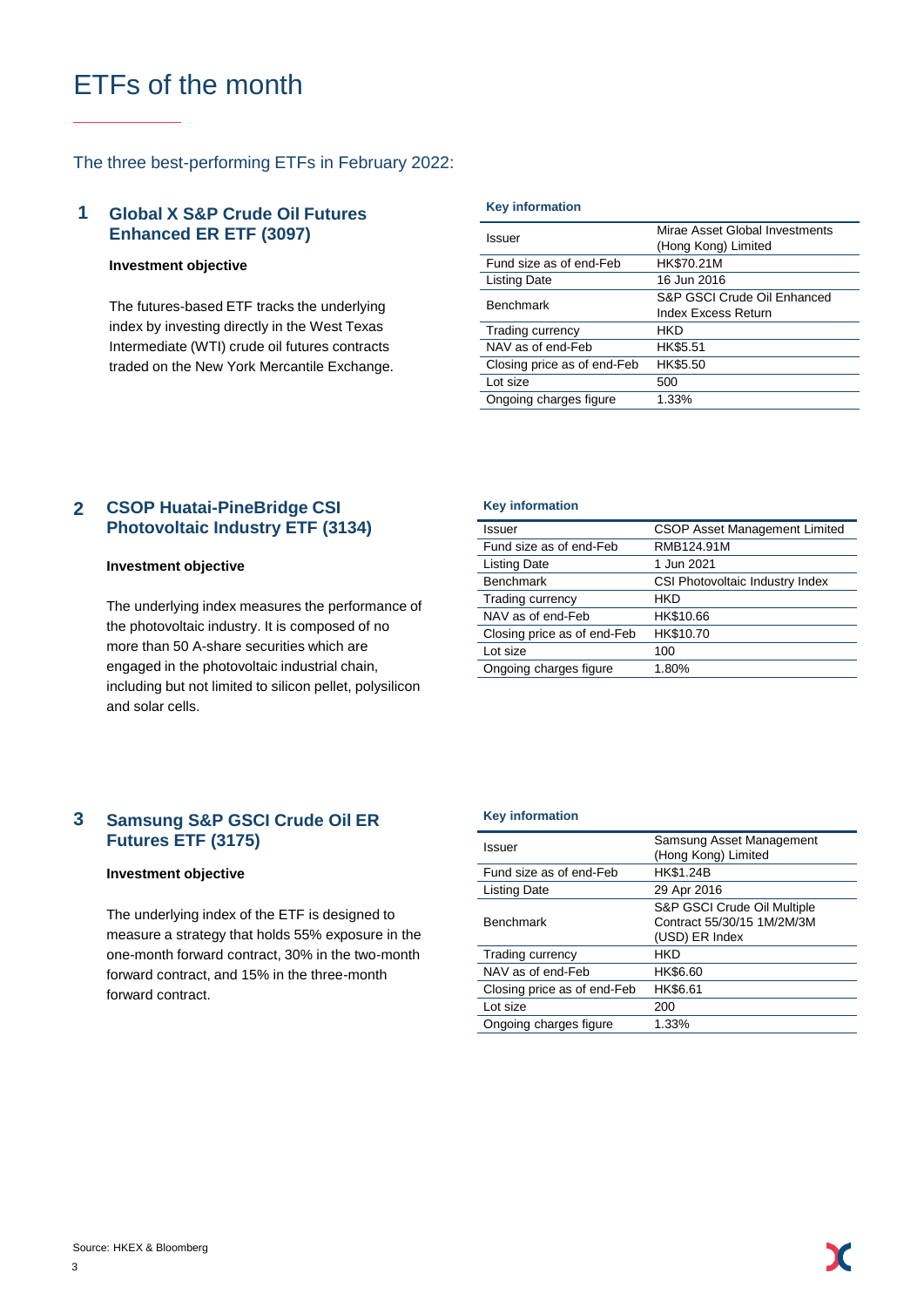# ETF performance

## **10 best performing ETFs in February 2022 10 worst performing ETFs in February 2022**

|    | <b>Stock</b><br>Code | <b>Name</b>                                              | <b>Monthly</b><br>Return (%) |    | <b>Stock</b><br>Code | <b>Name</b>                                                | <b>Monthly</b><br>Return (%) |
|----|----------------------|----------------------------------------------------------|------------------------------|----|----------------------|------------------------------------------------------------|------------------------------|
| 1  | 3097                 | Global X S&P Crude Oil Futures<br><b>Enhanced ER ETF</b> | 10.30                        | 1  | 3001                 | Premia China USD Property<br><b>Bond ETF</b>               | $-15.24$                     |
| 2  | 3134                 | CSOP Huatai-PineBridge CSI<br>Photovoltaic Industry ETF  | 9.91                         | 2  | 3047                 | SSIF DCE Iron Ore Futures Index<br><b>ETF</b>              | $-11.22$                     |
| 3  | 3175                 | Samsung S&P GSCI Crude Oil<br><b>ER Futures ETF</b>      | 9.26                         | 3  | 2812                 | Samsung CSI China Dragon<br>Internet ETF                   | $-7.82$                      |
| 4  | 2809                 | Global X China Clean Energy ETF                          | 7.69                         | 4  | 3072                 | Nikko AM Global Internet ETF                               | $-6.94$                      |
| 5  | 83168                | Hang Seng RMB Gold ETF                                   | 7.05                         | 5  | 3032                 | Hang Seng TECH Index ETF                                   | $-6.02$                      |
| 6  | 3191                 | Global X China Semiconductor<br><b>ETF</b>               | 6.98                         | 6  | 3088                 | ChinaAMC Hang Seng TECH<br>Index ETF                       | $-5.99$                      |
| 7  | 3081                 | Value Gold ETF                                           | 6.32                         |    | 3067                 | iShares Hang Seng TECH ETF                                 | $-5.74$                      |
| 8  | 2840                 | <b>SPDR Gold Trust</b>                                   | 6.07                         | 8  | 3033                 | CSOP Hang Seng TECH Index<br><b>ETF</b>                    | $-5.62$                      |
| 9  | 3005                 | CSOP CSI 500 ETF                                         | 5.35                         | 9  | 3194                 | <b>CSOP Global Cloud Computing</b><br>Technology Index ETF | $-5.60$                      |
| 10 | 2845                 | Global X China Electric Vehicle<br>and Battery ETF       | 5.27                         | 10 | 2814                 | Samsung NYSE FANG+ ETF                                     | $-5.41$                      |

# 3 2812 Samsung CSI China Dragon Damsung Oor Online Dragon -7.82 4 3072 Nikko AM Global Internet ETF -6.94 5 3032 Hang Seng TECH Index ETF -6.02 6 3088 ChinaAMC Hang Seng TECH Drima-line hang beng 1 Lorr 15.99 7 3067 iShares Hang Seng TECH ETF -5.74 8 3033 CSOP Hang Seng TECH Index ETF -5.62 9 3194 CSOP Global Cloud Computing Secret Sides Cloud Companing -5.60<br>Technology Index ETF 10 2814 Samsung NYSE FANG+ ETF -5.41

# L&I product performance

### **3 best single-day returns in L&I products in February 2021**

| <b>Stock Code</b> | <b>Name</b>                                           | <b>Date</b> | <b>Single-Day % Change</b> |
|-------------------|-------------------------------------------------------|-------------|----------------------------|
| 7522              | ChinaAMC NASDAQ-100 Index Daily (-2x) Inverse Product | 24/2/2022   | 13.10%                     |
| 7568              | CSOP NASDAQ-100 Index Daily (-2x) Inverse Product     | 24/2/2022   | 12.93%                     |
| 7266              | CSOP NASDAQ-100 Index Daily (2x) Leveraged Product    | 25/2/2022   | 10.34%                     |

## **3 worst single-day returns in L&I products in February 2021**

| <b>Stock Code</b> | <b>Name</b>                                            | <b>Date</b> | Single-Day % Change |
|-------------------|--------------------------------------------------------|-------------|---------------------|
| 7266              | CSOP NASDAQ-100 Index Daily (2x) Leveraged Product     | 24/2/2022   | $-11.26\%$          |
| 7261              | ChinaAMC NASDAQ-100 Index Daily (2x) Leveraged Product | 24/2/2022   | $-10.95\%$          |
| 7522              | ChinaAMC NASDAQ-100 Index Daily (-2x) Inverse Product  | 25/2/2022   | $-10.50\%$          |

#### **What are L&I products?**

Leveraged and Inverse Products (L&I Products) are structured like ETFs. A Leveraged Product amplifies the daily return of an index (by two times at max. in Hong Kong) while an Inverse Product delivers the opposite return of its benchmark on a daily basis. L&I Products are constructed with derivatives, typically swaps or futures.

As L&I Products are tailored for day trading, their returns may deviate from the stated product objective if the holding period is longer than one day.

Source: HKEX